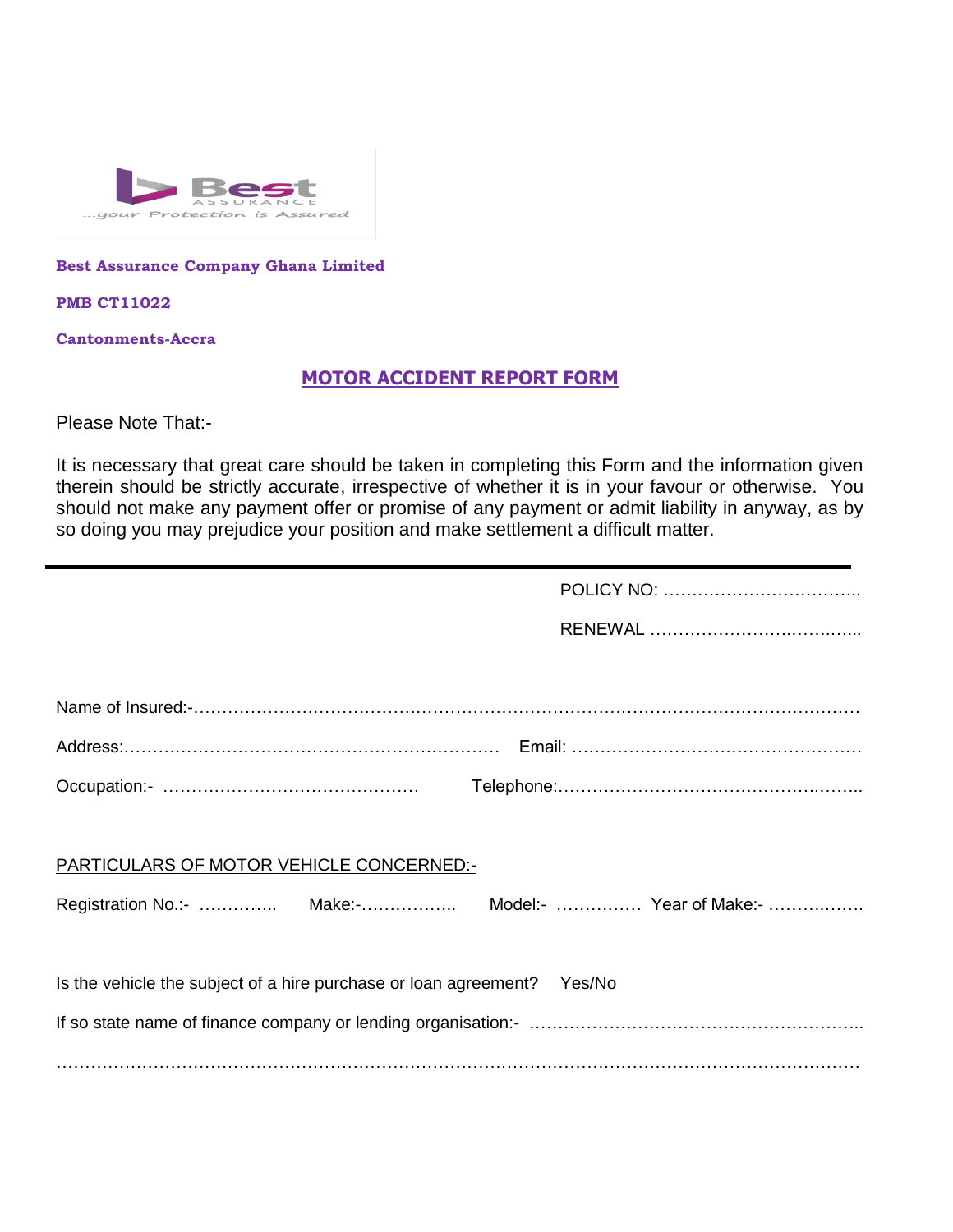State fully the purpose of which the vehicle was being used. (It is not sufficient to state "BUSINESS" OR "PRIVATE")

| Was the vehicle being used with your consent? | Yes/No |
|-----------------------------------------------|--------|

### **THIRD PARTIES INVOLVED IN ACCIDENT:-**

|    | Names and addresses of persons injured and the extent of their injuries:- |    |  |
|----|---------------------------------------------------------------------------|----|--|
|    |                                                                           |    |  |
| 1. |                                                                           |    |  |
| 3. |                                                                           | 4. |  |
|    |                                                                           |    |  |
| 1. |                                                                           |    |  |
| 3. |                                                                           |    |  |
|    |                                                                           |    |  |
|    |                                                                           |    |  |
|    |                                                                           |    |  |
|    |                                                                           |    |  |
|    |                                                                           |    |  |
|    |                                                                           |    |  |
|    |                                                                           |    |  |
|    |                                                                           |    |  |
|    |                                                                           |    |  |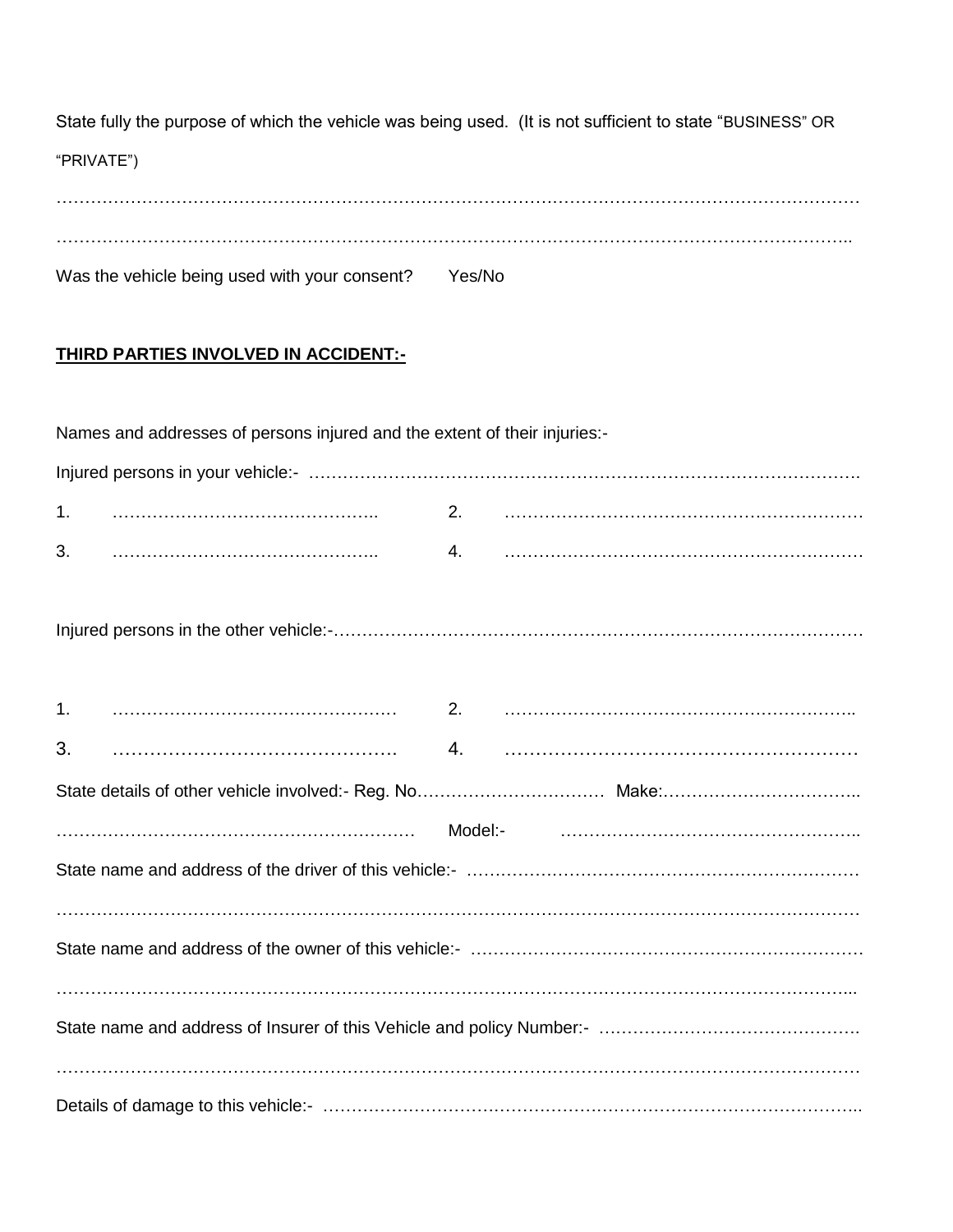Has any claim been made upon you? Yes/No If so, state particulars below and note that any letter or communication received by you must be forwarded immediately unanswered, to this Company:- . The contract of the contract of the contract of the contract of the contract of the contract of the contract of the contract of the contract of the contract of the contract of the contract of the contract of the contrac

……………………………………………………………………………………………………………………………

Has any person involved in the accident been given a notice of intended prosecution by the Police?

Yes/No.

if so, state details:- …………………………………………………………………………………………………….

Witnesses: -

| ◢<br>. .      |  |
|---------------|--|
| ာ<br><u>.</u> |  |
| 2<br>J.       |  |

Was the accident reported to the Police? Yes/No. If so, state date reported and at which Police Station: -……………………………………………………………………………………………………………………………

Name of Police officer who took particulars:- …………………………………………………………………………………………

### **PARTICULARS OF PERSON DRIVING AT TIME OF ACCIDENT:-**

|                                                             |  | Date of Issue:- |
|-------------------------------------------------------------|--|-----------------|
|                                                             |  |                 |
| Has the driver ever been convicted of any motoring offence? |  | Yes/No.         |
|                                                             |  |                 |

State whether the person driving at the time of accident was:- (a) The Owner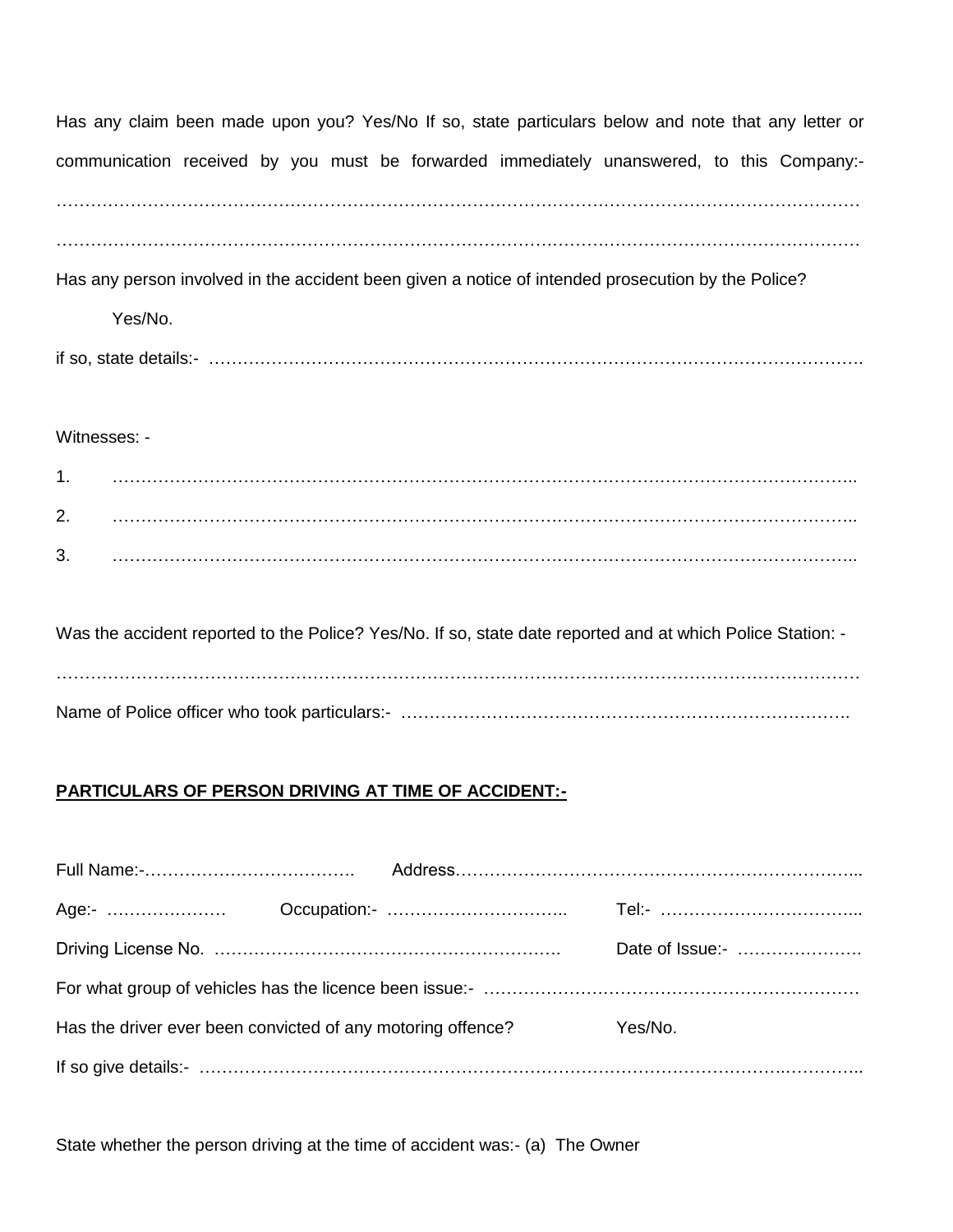| (b) An Employee |                                                                                                         |         |
|-----------------|---------------------------------------------------------------------------------------------------------|---------|
|                 | If an employee, how long has he been in your employment as a driver?                                    |         |
|                 | If owner was not driving – State whether the person driving owns a vehicle himself?                     | Yes/No. |
|                 | If so state name and address of the insurer of the person driving and number of Policy held by him/her. |         |
|                 |                                                                                                         |         |

### **CIRCUMSTANCES OF ACCIDENT:-**

| In your opinion was the accident caused by your driver? If not by whom? |
|-------------------------------------------------------------------------|
|                                                                         |
|                                                                         |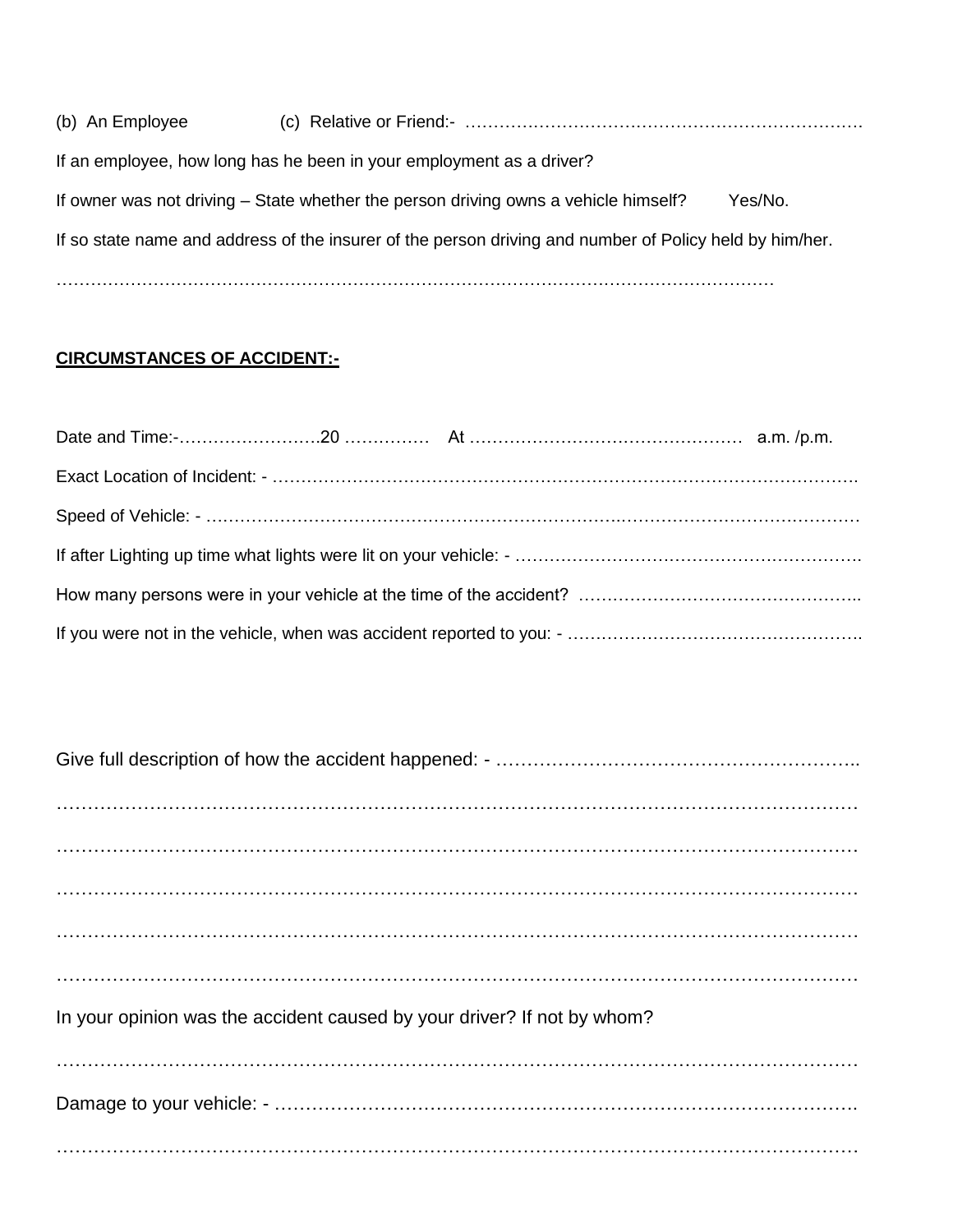Where can the vehicle be seen? …………………………………………………………………………. Name and address of nearest Repairers: - ……………………………………………………………… Do you hold more than one Policy indemnifying you in respect of this accident? Yes/No I declare that the above-statement is true in all respect to the best of my knowledge and belief and I hereby leave in the hands of the company in accordance with the Conditions of the Policy the conduct of all claims and litigation arising out of this accident and to which the Policy applies, to deal with, to prosecute and / or settle as they think fit without further reference to me and I undertake to give all such information and assistance as the Company may require.

Date: - ………………………………………. Signature: - …………………………………

The Company does not admit liability by the issue of this Form.